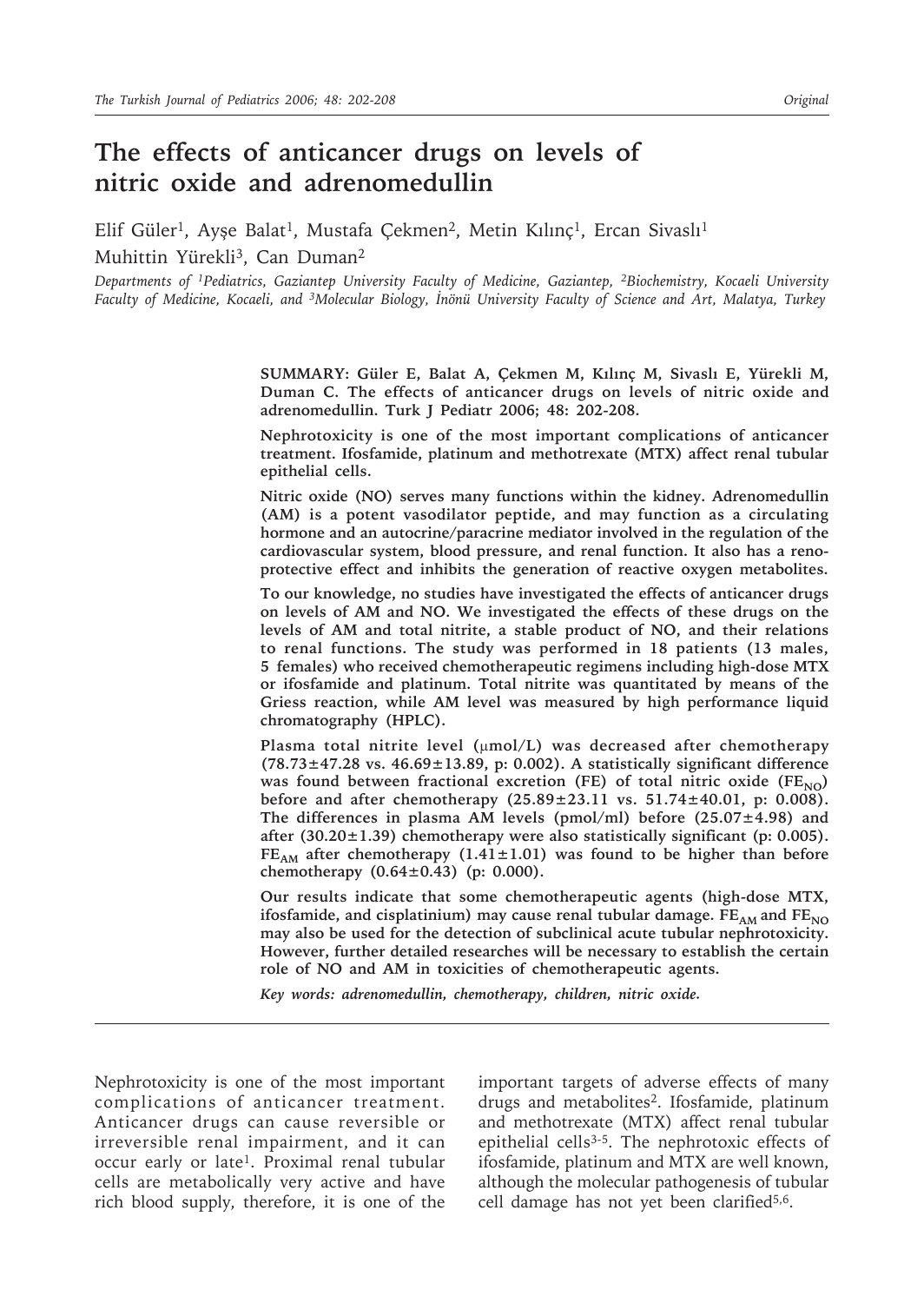Nitric oxide (NO) is synthesized from L-arginine by the enzyme nitric oxide synthase (NOS). It is a labile compound that rapidly decomposes to nitrite  $(NO<sub>2</sub>)$  and nitrate  $(NO<sub>3</sub>)$  in biologic fluids. The concentration of these stable products can be measured in fluids and used as markers of NO production in vivo7. Intensive research activities have focused on the production and effects of NO in the kidney, since NO affects renal function and hemodynamics. It participates in the mediation of arterial pressure-related changes in urine flow and sodium excretion, and may also influence tubular reabsorption8.

Adrenomedullin (AM) is a potent vasodilator peptide (molecular weight 6,028) originally isolated from extracts of human pheochromocytoma tissue9. Its presence has been reported in normal adrenal medulla, heart, lung, and kidney as well as in plasma and urine. Circulating AM is cleared by the kidney<sup>10</sup>. AM may function as a circulating hormone and an autocrine/ paracrine mediator involved in the regulation of the cardiovascular system, blood pressure, and renal function<sup>9,11</sup>. Owada et al.<sup>12</sup> showed that AM mRNA is localized in the glomerulus, cortical collecting ducts, and outer- and innermedullary collecting ducts. AM receptors have been found especially in the proximal tubule. Natriuretic and diuretic actions of AM reflect unique action of the peptide on renal blood flow and tubular function<sup>13</sup>. AM also has a renoprotective effect and inhibits the generation of reactive oxygen metabolites in both mesangial cells (MCs) and macrophages<sup>14</sup>.

To our knowledge, no studies have investigated the effects of anticancer drugs on plasma and urinary levels of AM and NO. The aim of this study was to investigate the effects of anticancer drugs on the levels of these agents and their relations to renal functions.

#### **Material and Methods**

The study was performed in 18 patients (13 males, 5 females) who received chemotherapeutic regimens including highdose MTX or ifosfamide and platinum. The clinical characteristics of patients and applied chemotherapy regimens are shown in Table I.

Blood and 24-hour urine samples were obtained before and at least 24-h after the chemotherapy cycles. The patients with hypertension or decreased renal function (serum creatinine >1 mg/dl and creatinine clearance <80 ml/min/ 1.73 m2) were excluded. A total of 52 samples (26 before, others after chemotherapy cycles) were evaluated, and each patient constituted a

| No. | Age             | Sex | Diagnosis       | Chemotherapy regimens                                                 |
|-----|-----------------|-----|-----------------|-----------------------------------------------------------------------|
| 1   | 36/12           | M   | ALL             | BFM 95 (MTX 5 $g/m^2$ )                                               |
| 2   | 5               | M   | ALL             | BFM 95 (MTX 5 $g/m^2$ )                                               |
| 3   | 15              | M   | <b>NHL</b>      | LMB (MTX 3 $g/m^2$ )                                                  |
| 4   | 4               | М   | <b>NHL</b>      | LMT (MTX $3g/m^2$ )                                                   |
| 5   | 2               | F   | Germ cell tumor | <b>BEP</b>                                                            |
| 6   | $\mathbf{1}$    | M   | Germ cell tumor | <b>BEP</b>                                                            |
| 7   | 15              | M   | Ewing sarcoma   | VAIA                                                                  |
| 8   | 15              | M   | Osteosarcoma    | CDDP 100 mg/m <sup>2</sup> (1), Adriamycin 30 mg/m <sup>2</sup> (1-3) |
| 9   | 13              | F   | PNET            | VAIA                                                                  |
| 10  | $14^{6/12}$     | F   | <b>NHL</b>      | LMT (MTX 3 $g/m2$ )                                                   |
| 11  | $2^{1}$         | M   | Medulloblastoma | CDDP 100 mg/m <sup>2</sup> (1), VP-16 100 mg/m <sup>2</sup> (1-3)     |
| 12  | 13 10/12        | M   | Ewing sarcoma   | VAIA                                                                  |
| 13  | $8\frac{4}{12}$ | M   | Ewing sarcoma   | VAIA                                                                  |
| 14  | $11^{3/12}$     | M   | Ewing sarcoma   | VAIA                                                                  |
| 15  | 86/12           | M   | <b>NHL</b>      | LMB (MTX 3 $g/m^2$ )                                                  |
| 16  | $12^{3/12}$     | M   | Ewing sarcoma   | VAIA                                                                  |
| 17  | $14^{5/12}$     | F   | Medulloblastoma | CDDP 100 mg/m <sup>2</sup> (1), VP-16 100 mg/m <sup>2</sup> (1-3)     |
| 18  | 13              | F   | <b>PNET</b>     | <b>VAIA</b>                                                           |

**Table I.** Clinical Characteristics of Patients and Applied Chemotherapy Regimens

ALL: Acute lymphoblastic leukemia. NHL: Non-Hodgkin lymphoma. PNET: Primitive neuroectodermal tumor. BEP: Bleomycin-etoposide-platinim. VAIA: Vincristine-adriamycin-ifosfamide-actinomycin. MTX: Methotrexate.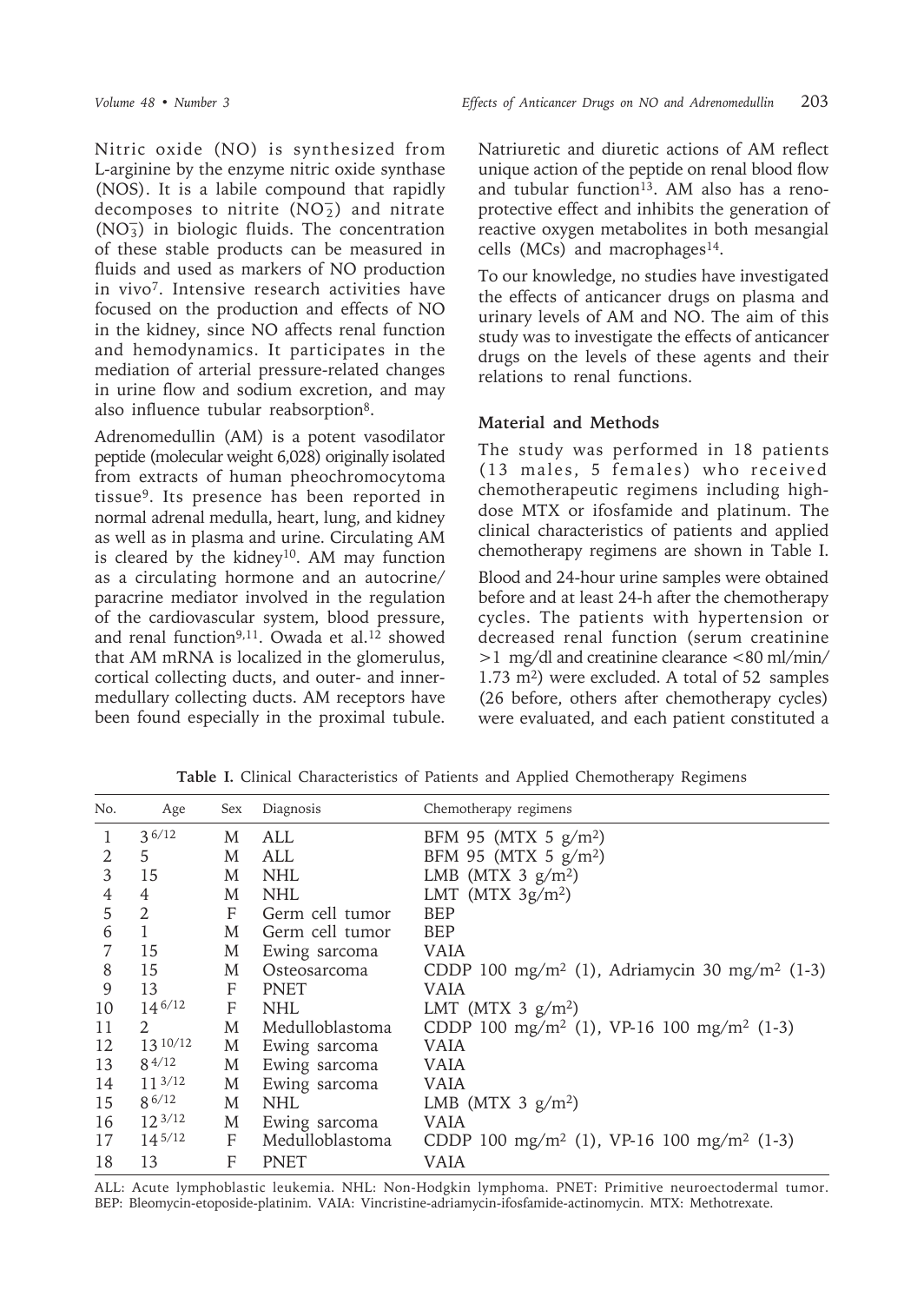204 *Güler E, et al The Turkish Journal of Pediatrics • July - September 2006*

self-control group. Blood samples were drawn into tubes with heparin, and urine samples into tubes containing sodium tetraboric acid (0.5 g/L). BUN, creatinine, sodium (Na), potassium (K), phosphorus (P), and urinary creatinine and electrolytes were determined by routine methods. Informed consent was obtained from parents of the children.

Plasma and urinary total nitrite levels: We deproteinized 300 µL of plasma by adding 600 µl of 75 mmol/L ZnSO<sub>4</sub> solution, stirring, and centrifuging at 10,000 g for at least 1 min at room temperature, after which 600 µl of 55 mmol/L NaOH was added. The solution was stirred and centrifuged at 1,000 g for 3 min and the supernatant was recovered. For assay of urines, before the deproteinization process, 100 µl of urine was diluted with 900 µl of the glycine buffer. Total nitrite was quantitated by means of the Griess reaction after incubation of plasma or urine samples with Escherichia coli reductase to convert  $NO<sub>3</sub><sup>-3</sup>$  to  $NO<sub>2</sub><sup>-9</sup>$ . Griess reagent (1 ml, 1%) sulfanilamide, 0.1% naphthylene diamine hydrochloride, and 2.5% phosphoric acid) (Sigma Chemical Co., St. Louis, MO, USA) was then added to 1 ml of plasma or urine specimens. Absorbance was read at 545 nm after a 30-minute incubation. Standard curves were prepared with known concentrations (1 to 100  $\mu$ mol/L) of sodium nitrite.

Plasma and urinary adrenomedullin levels: After extraction and purification, plasma and urine samples were applied to supelcosil C18 columns (Cecil 100HPLC). Loaded material was eluted with 60% acetonitrile in 0.1% trifluoroacetic acid15. Rat AM (1-50) (Phoenix Pharmaceuticals, Inc.) was used as the standard in the determination of plasma and urinary AM levels. The urinary nitrite and AM levels were corrected using the urinary creatinine levels to avoid influence of the concentration of the urine itself.

Determination of other clinical parameters: BUN, creatinine, electrolytes, as well as urinary creatinine, electrolytes and urine osmolarity were determined by routine methods.

Fractional sodium ( $FE_{Na}$ ), and potassium  $(FE<sub>K</sub>)$  excretions, and tubular reabsorption of P (TRP) were calculated from formulas:  $FE<sub>Na</sub>$ (%) = ( $U_{Na}XP_{cr}$ ) / ( $P_{Na}XU_{cr}$ ) X100, FE<sub>K</sub> (%) =  $(U_KXP_{cr}) / (P_KXU_{cr})X100$ , and TRP(%) =

 $[1-$  (U<sub>p</sub>XP<sub>cr</sub>) / (P<sub>p</sub>XU<sub>cr</sub>)] X100<sup>16</sup>. Fractional excretions of total nitric oxide  $(FE<sub>NO</sub>)$  and AM  $(FE<sub>AM</sub>)$  were determined by the formulas:

 $FE_{NO}$  (%) = (U<sub>NO</sub>XP<sub>cr</sub>) / (P<sub>NO</sub>XU<sub>cr</sub>)X100 [U<sub>NO</sub> indicates urinary total nitrite concentration ( $\mu$ mol/L), P<sub>cr</sub> plasma creatinine concentration (mg/dl),  $U_{cr}$  urinary creatinine concentration (mg/dl), and  $P_{NO}$  plasma total nitrite concentration ( $\mu$ mol/L)], and FE<sub>AM</sub> (%) =  $(U_{AM}XP_{cr})$  /  $(P_{AM}XU_{cr})X100$  [U<sub>AM</sub> indicates urinary AM concentration (pmol/ml),  $P_{AM}$ plasma AM concentration (pmol/ml)].

Results are given as mean±SD. Differences between before- and after-chemotherapy data were compared by paired samples test and correlation regression analysis. A level of  $p < 0.05$ was considered statistically significant.

### **Results**

Plasma total nitrite level (µmol/L) was decreased after chemotherapy (78.73±47.28 vs. 46.69±13.89, p: 0.002, Fig. 1). A statistically significant difference was found between  $FE<sub>NO</sub>$ before and after chemotherapy  $(25.89 \pm 23.11)$ vs. 51.74±40.01, p: 0.008, Fig. 2). The differences in plasma AM levels (pmol/ml) before  $(25.07 \pm 4.98)$  and after  $(30.20 \pm 1.39)$ chemotherapy were also statistically significant (p: 0.005, Fig. 3).  $FE_{AM}$  after chemotherapy  $(1.41 \pm 1.01)$  was found to be higher than before chemotherapy  $(0.64 \pm 0.43, \text{ p: } 0.000, \text{ Fig. 4}).$  $FE_K$  (11.05±6.60 vs. 22.02±16.55) (p: 0.002) and  $FE_{N_a}$  (1.06±0.57 vs. 1.91±1.33, p: 0.008) were increased after chemotherapy, while TRP was decreased (92.04±5.99 vs. 80.72±14.42, p: 0.001).

A positive correlation was found between  $FE<sub>AM</sub>$  and  $FE<sub>NO</sub>$  before chemotherapy (r: 0.005), but there was no correlation after chemotherapy (r: 0.235). There was a positive correlation between  $FE_K$  and  $FE_{Na}$  before and after chemotherapy (r: 0.018 and r: 0.004). A negative correlation was found between TRP and  $FE_K$  before (r: 0.002) and after (r: 0.000) chemotherapy.

## **Discussion**

In this study, plasma total nitrite level, a stable product of NO, was found to be increased before chemotherapy and decreased after chemotherapy. In recent years, many evidences have shown that free radical species, NO or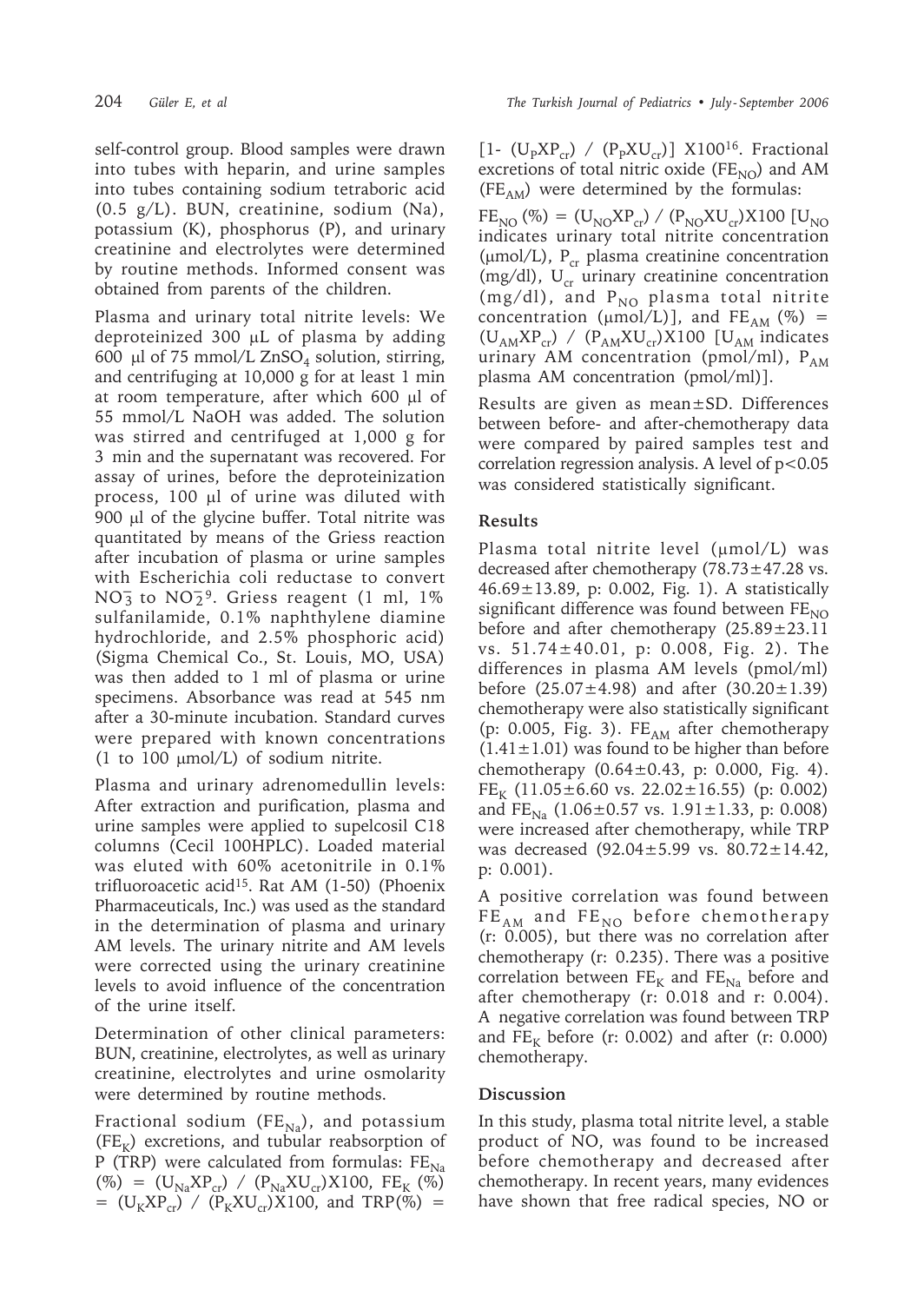

**Fig. 1.** Plasma nitric oxide (NO) levels of patients before and after chemotherapy.



**Fig. 2.** Fractional excretion of nitric oxide (NO) in patients before and after chemotherapy.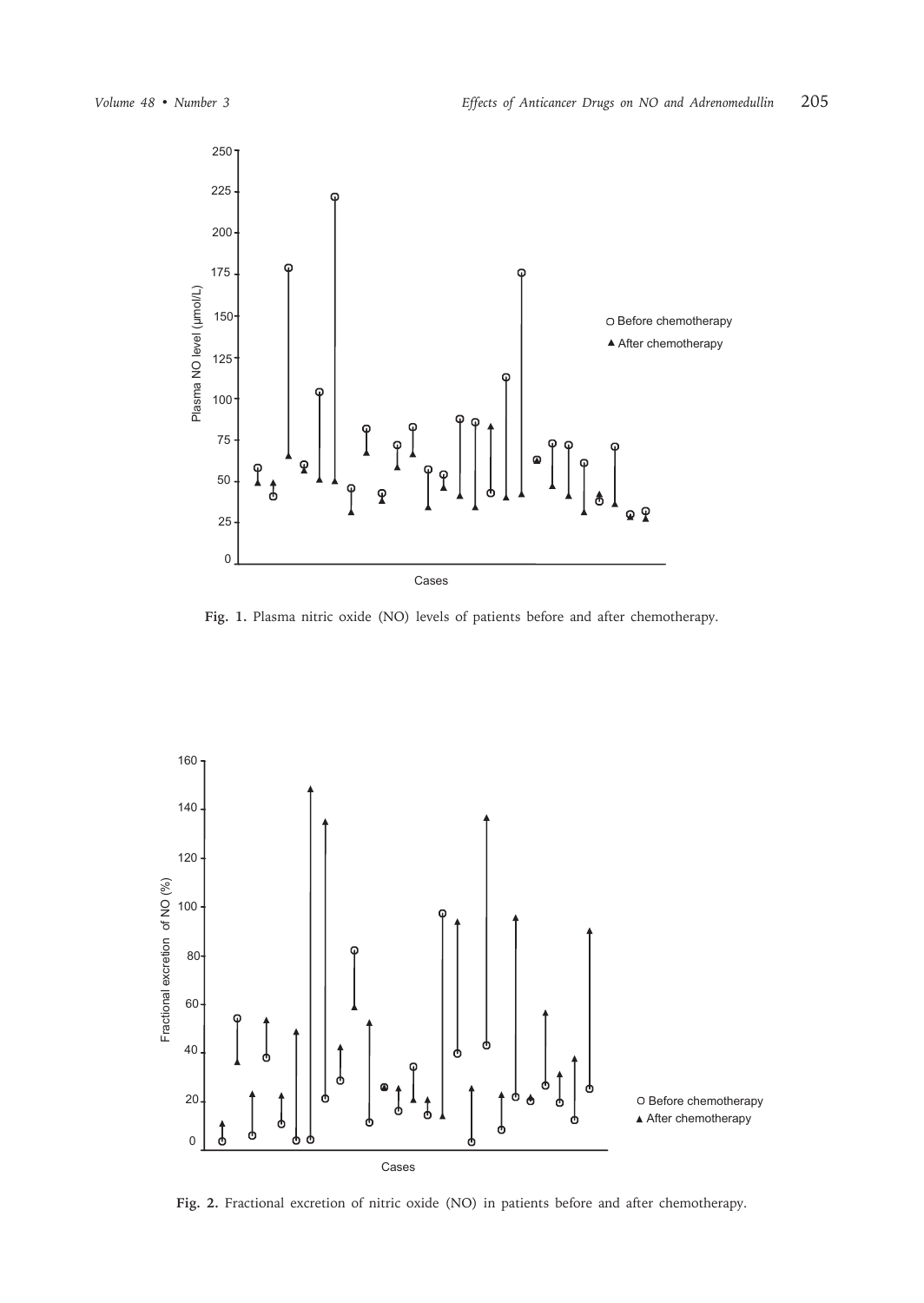

**Fig. 3.** Plasma adrenomedullin (AM) levels of patients before and after chemotherapy.



**Fig. 4.** Fractional excretion of adrenomedullin (AM) in patients before and after chemotherapy.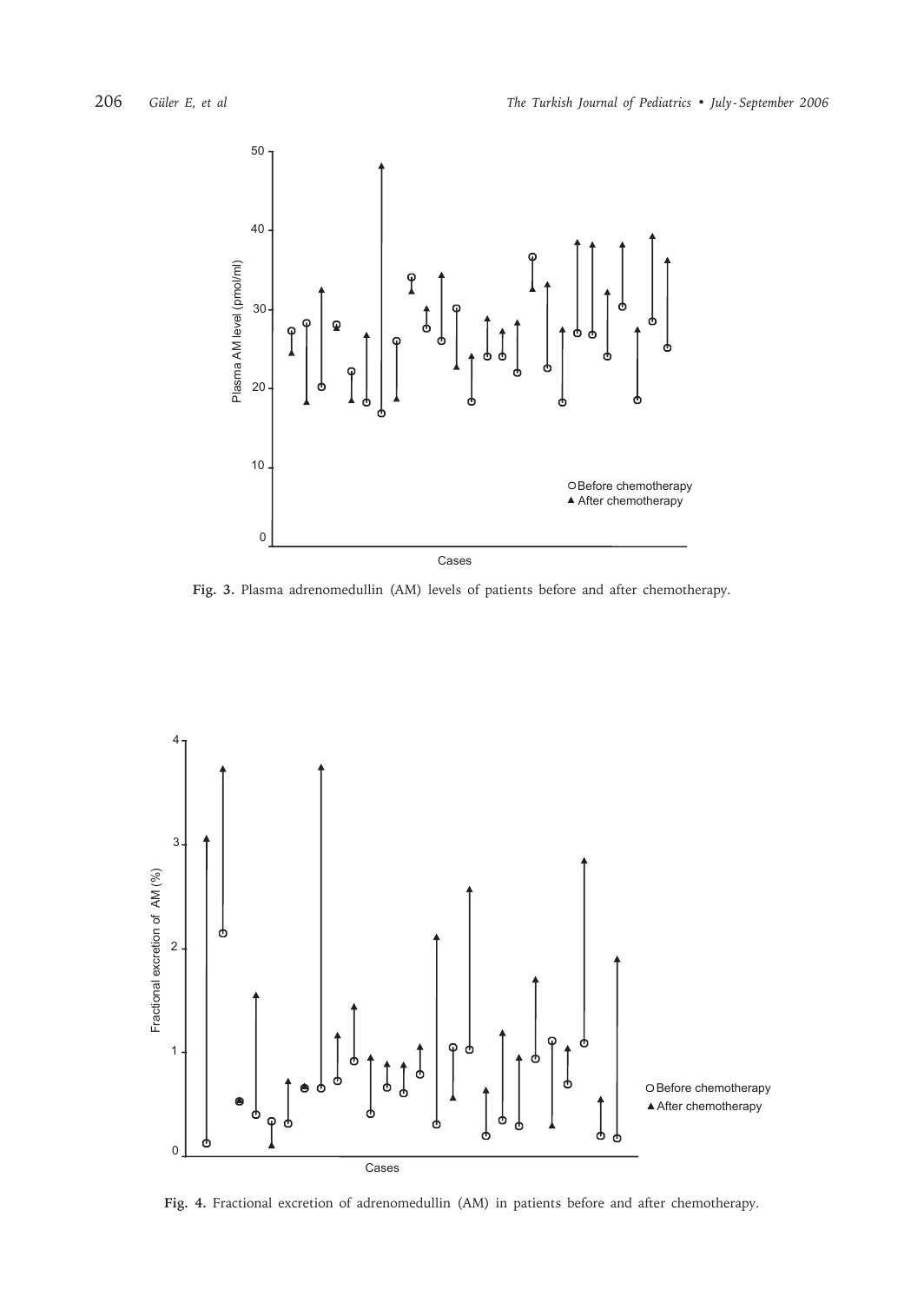its derivates, are the key denominators in carcinogenesis. These may effectively damage DNA, hence causing mutations, and probably are involved in multiple steps of carcinogenesis in vivo17. It has been demonstrated that NO functions as a vascular permeability factor, and most tumor tissue exhibits enhanced vascular permeability<sup>18-20</sup>. Ziche et al.<sup>21</sup> reported that vascular endothelial growth factor (VEGF) induces angiogenesis via formation of NO. Consequently, the angiogenic potential as well as the vascular permeability enhancing effect of NO may facilitate rapid growth of solid tumors. It is also known that the inhibition or scavenging of NO results in suppression of permeability and tumor growth18-20. In light of these important findings in the literature, we suggest that plasma NO level was increased because of the tumors in our patients, and inhibited by chemotherapeutic agents. Two possible sources of increased FE<sub>NO</sub> may be considered. One is glomerular filtration of circulating total nitrite, since plasma total nitrite levels are also increased. Increased  $FE<sub>NO</sub>$  after chemotherapy may also suggest its renal synthesis and clearance. It may reflect enhanced NO production after chemotherapy by glomerular mesangial or renal tubular epithelial cells, which contain calmodulin and calciumindependent-inducible NOS<sup>22,23</sup>. It could also derive from vascular endothelial cells through the endothelial, calcium-dependent isoforms of NOS24. However, the cellular source(s) of this increased FE<sub>NO</sub> cannot be determined from this study.

Although the pathophysiology of ifosfamideinduced nephrotoxicity has not been clarified, it is well known that ifosfamide may induce renal Fanconi syndrome in the vast majority of these patients. It was observed months or even years following cessation of chemotherapy25. Ifosfamide-induced nephrotoxicity may be related to toxicity of the metabolite chloracetaldehyde26, to glutathione depletion of the renal proximal tubular cells by the ifosfamide-mesna combination<sup>27</sup>, to direct toxic action of ifosfamide itself, or to metabolism of ifosfamide in the proximal tubular cell. It may interfere with proximal tubular energy supply28. However, none of these possible pathways has been proven to be responsible for the nephrotoxicity seen in man. Younger age has been reported as a risk factor for

ifosfamide nephrotoxicity29. Rossi et al.28 also demonstrated that early impairment of TRP was highly predictive for the development of Fanconi syndrome, or generalized subclinical tubulopathy. High-dose MTX causes acute renal injury through a direct biochemical effect on tubular epithelial cells or directly through intratubular precipitation of the drug<sup>30</sup>. Cisplatin has been reported to irreversibly damage restricted segments of the renal tubules<sup>31</sup>. Our study demonstrated that ifosfamide, MTX, and cisplatin administration are consistent with the development of renal tubular damage. The impairment of P, Na, and K reabsorption without acidosis or metabolic bone disease in our patients may suggest generalized subclinical tubulopathy. However, we cannot determine the exact site(s) of damage caused by these drugs from this study.

Plasma AM levels and  $FE_{AM}$  were found to be higher after chemotherapy. AM is expressed in a variety of tumors where it aggravates several of the molecular and physiological features of malignant cells. It has been shown to be a mitogenic factor stimulating growth in several cancer types<sup>32</sup>. Interestingly, in our study, we found increased AM levels and  $FE_{AM}$ only after chemotherapy, not before. This may be because of the release of AM produced by tumor cells after chemotherapy. It was previously established that AM is produced and secreted in the kidney<sup>33</sup>. Increased  $FE_{AM}$  after chemotherapy may suggest glomerular filtration of circulating AM since plasma AM level is increased. Considering the reno-protective effect of AM, it may be acting by reducing the toxic effects of chemotherapeutics. Therefore, we suggest that increased  $FE<sub>AM</sub>$  and  $FE<sub>NO</sub>$  may also be used for the detection of subclinical acute tubular nephrotoxicity.

There was a negative correlation between TRP and  $FE_K$  Since 50 to 70% of the filtered K<sup>+</sup> is reabsorbed by the proximal convuluted tubule, and since  $K^+$  excretion is governed largely via the regulation of K secretion in the distal nephron<sup>16</sup>, this is an expected result.

Our results indicate that some chemotherapeutic agents (high-dose MTX, ifosfamide, and cisplatinium) may cause renal tubular damage.  $FE<sub>AM</sub>$  and  $FE<sub>NO</sub>$  may be additionally used for the detection of subclinical acute tubular nephrotoxicity. However, further detailed